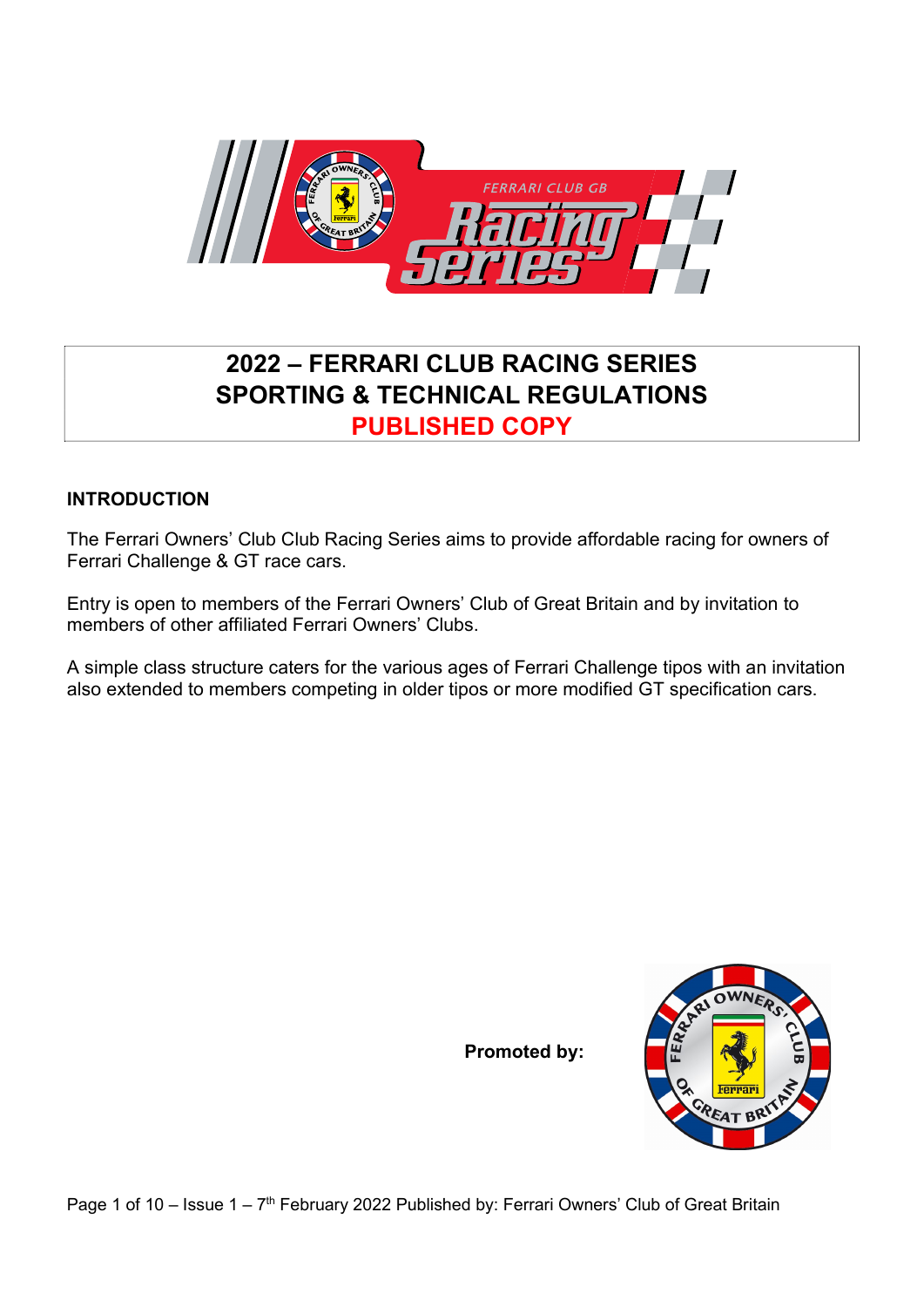## 1. SPORTING REGULATIONS - GENERAL

## 1.1 TITLE & JURISDICTION:

The Ferrari Club Racing Series is organised and administered by the Ferrari Owners' Club of Great Britain (FOC) in accordance with the General Regulations of the Royal Automobile Club Motor Sports Association [Motorsport UK] (incorporating the provisions of the International Sporting Code of the FIA) and these Championship Regulations.

Motorsport UK Series Registration No. RS2022/068 Race Status: Club

## 1.2 OFFICIALS:

- 1.2.1 Co-ordinator: Steve Burns Cavallino House, 2 Church Way, Whittlebury, Northamptonshire, NN12 8XS<br>Tel. 07701 004694 E-mail. steve.burns@ferrariownersclub E-mail. steve.burns@ferrariownersclub.co.uk
- 1.2.2 Eligibility Scrutineer: Andy Bush 24 Chequers Lane, Gressenhall, Dereham, Norfolk, NR20 4EU Tel. 01362 869129 or 07833 592727 E-mail. andy.bush@dashsundials.co.uk

## 1.3 COMPETITOR ELIGIBILITY:

- 1.3.1 Entry to the Series will be by invitation of the FOC. Entrants must be fully paid up valid membership card holding members of the Ferrari Owners' Club of Great Britain and be in possession of a valid current Motorsport UK Entrants Licences, where applicable.
- 1.3.2 Drivers and Entrant/Drivers must:

(a) be current fully paid up valid membership card holding members of the Ferrari Owners' Club of Great Britain, and

(b) be Registered for the Series, and

(c) be in possession of valid current Competition Race National Status Licence, as a minimum.

(d) Or be in possession of the highest grade of national Race licence or valid FIA International Licence, together with their ASN's written consent ((H)25.2. and FIA ISC Article 2.3.7.b applies)

 (e) If participation in the Series requires absence from education a driver, in full time school education is required to have the approval of their head teacher and a letter stating such approval from their school in order to fulfil registration for the Series. A driver shall not take time out of their education to participate in motor sport without the prior written approval of their education establishment.

(f) be in possession of a valid current Competition Race licence issued in accordance with 1.3.4.

- 1.3.3 All necessary documentation must be presented for checking at all rounds when signingon.
- 1.3.4 Guest competitors may be invited to race concurrently with cars racing in the Series.

## 1.4 REGISTRATION:

- 1.4.1 All drivers must register as competitors for the Series by returning the Registration Form to the Co-ordinator prior to the Final Closing Date for the first round being entered (forms available from the Club office or Series Co-ordinator). Following approval, an invitation will be issued on behalf of the FOC.
- 1.4.2 The Registration Fee for the series is £325.00.
- 1.4.3 Registration numbers will be the permanent Competition numbers for the Series.

Page 2 of 10 – Issue  $1 - 7$ <sup>th</sup> February 2022 Published by: Ferrari Owners' Club of Great Britain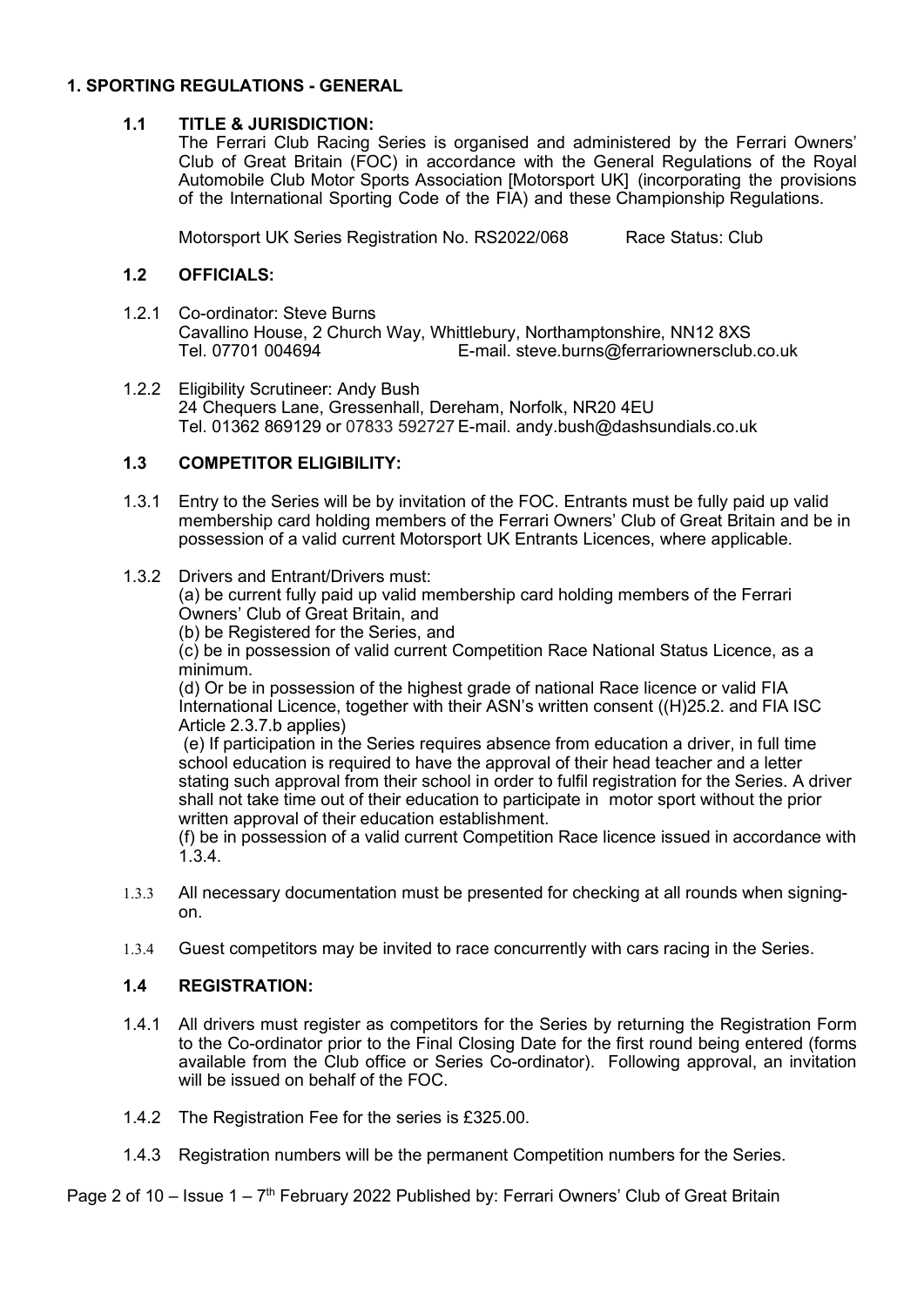1.4.4 Acceptance or rejection of registration is entirely at the discretion of the organisers and promoters.

## 1.5 SERIES ROUNDS:

The Series will be contested at the following events;

| Date:           | Venue:                             | Grade:    |
|-----------------|------------------------------------|-----------|
| 23/24 July 2022 | Anglesey (International & Coastal) | Interclub |
| 14 August 2022  | <b>Brands Hatch Indy</b>           | Interclub |

Race distances will be specified in the event SR's. At selected events the race may be scheduled over a duration of 50 minutes, with a mandatory pit-stop to be taken between the  $20<sup>th</sup>$ and 30<sup>th</sup> minute, where one or two drivers may compete. In the case of two-driver entries one driver must be registered for the Series. Specific regulations for this/these event(s) will be published in the event SR's and via a Bulletin.

#### 1.6 SCORING:

1.6.1 This is a series of individual races with no accumulative scoring or awards.

## 1.7 AWARDS:

- 1.7.1 All awards are to be provided by the Ferrari Owners' Club of Great Britain.
- 1.7.2 PER ROUND Trophies to  $1^{st}$ ,  $2^{nd}$  &  $3^{rd}$  in each class, subject to a minimum number of starters.
- 1.7.3 Bonuses: The organisers/sponsors/promoters reserve the right to provide additional awards for and during the Series.

## 2. SERIES EVENT MEETINGS AND RACE PROCEDURES

## 2.1 ENTRIES

- 2.1.1 Competitors are responsible for sending in correct and complete entries with the correct entry fee prior to the closing date for entries before each event.
- 2.1.2 Incorrect or incomplete entries (Including Driver to be Nominated Entries) are to be held in abeyance until they are complete and correct and the date of receipt for acceptance of entry purposes shall be the date on which the Meeting Organiser receives the missing or corrected information or fee.
- 2.1.3 Any withdrawal of Entry or Driver/Car changes made after acceptance of any entry must be notified to the Meeting Organisers in writing. D25.1.12. applies.
- 2.1.4 The Entry Fee for each event shall be specified in the SRs and on the entry form.
- 2.1.5 Reserves will be listed in the Final List of Entries published with Final Instructions or in a Bulletin.

#### 2.2 BRIEFINGS:

Organisers should notify Competitors of the times and locations for all briefings in the Final Instructions for the meetings. Competitors must attend all briefings.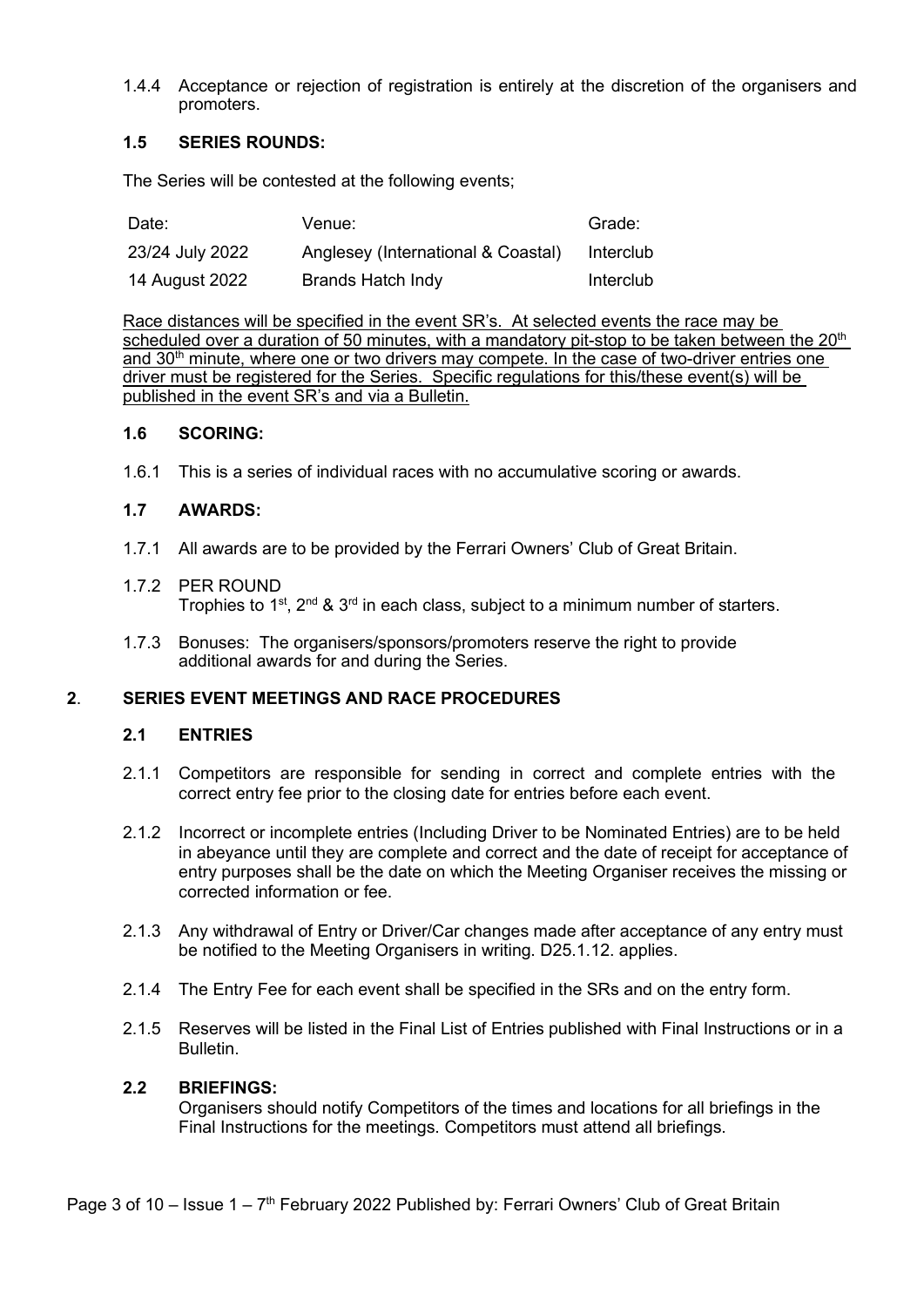## 2.3 QUALIFICATION PRACTICE:

- 2.3.1 Should any Practice session be disrupted the Clerk of the Course shall not be obliged to resume or re-run the session; the decision of the Clerk of the Course shall be final.
- 2.3.2 Each driver shall complete a minimum of 3 laps in the car to be raced, and in the correct session, in order to qualify (Motorsport UK Regulations Q.12.4).
- 2.3.3 When more than one race is held at an event and only one qualifying session is scheduled, the grid for Race 1 will be based on the fastest qualifying times. For Race 2, the grid will be based on the second fastest qualifying times. In the case of a third race, the grid for Race 3 will be based on the finishing order in Race 2 with any non-finishers and non-starters placed at the back of the grid in reverse order of retirement.

## 2.4. RACES:

Should any race be disrupted the Clerk of the Course shall not be obliged to resume or rerun the race (Q.12.15).

## 2.5 STARTS:

- 2.5.1 All cars will be released to form up on the grid prior to the start in formation as specified on the grid sheet. The Formation/Pace lap will be controlled by a Lead Car. Competitors will be signalled off on the Formation/Pace lap, behind the Lead Car with yellow lights on, by a waved green flag. Towards the end of the lap the Lead Car will slow the field and competitors should form up in their 2 x 2 grid formation. The red start lights will be switched on once the Lead Car has left the circuit and will be extinguished to signify the start of the race. Competitors must hold their grid position in a 2 x 2 formation until the start of the race signal is given. Once the Lead Car has left the circuit the pace must be maintained by the lead vehicle until the race starts.
- 2.5.2 The start will be via Rolling start. The minimum Countdown procedures/audible warnings sequence shall be:- 1 minute to start of Green Flag/Pace Lap - Start Engines/Clear Grid. 30 Seconds - Visible and audible warning for start of Formation/Pace Lap.
- 2.5.3 The Pit Lane exit will be closed 30 seconds after the last of the assembled cars has left the Pit Lane (Motorsport UK General Regulation Q.12.9.12 (v)). Any car in the Pit Lane at this time may, with the permission of the Clerk of the Course, join the rear of the grid after all other cars have departed on the first racing lap.
- 2.5.4 Any driver unable to start the Formation/Pace lap or start are required to indicate their situation as per Motorsport UK Regulation Q.12.11.2. In addition any driver unable to maintain grid positions on the Formation/Pace Lap, to the extent that ALL other cars are ahead of them, may complete the Formation/Pace lap but MUST remain at the rear of the last row of the grid.
- 2.5.5 In the event of any starting lights failure the Starter will revert to use of the National Flag.
- 2.5.6 Aborted start If the start is aborted before the Lead Car leaves the circuit, it will stay on the circuit with yellow lights on and either bring the field to a stop on the grid or take it round for one more lap before repeating the start procedure. If the start is aborted after the Lead Car has left the circuit, the start lights will remain on red and the pole position competitor should bring the whole field round for one more lap, slowly and in formation, back to the grid.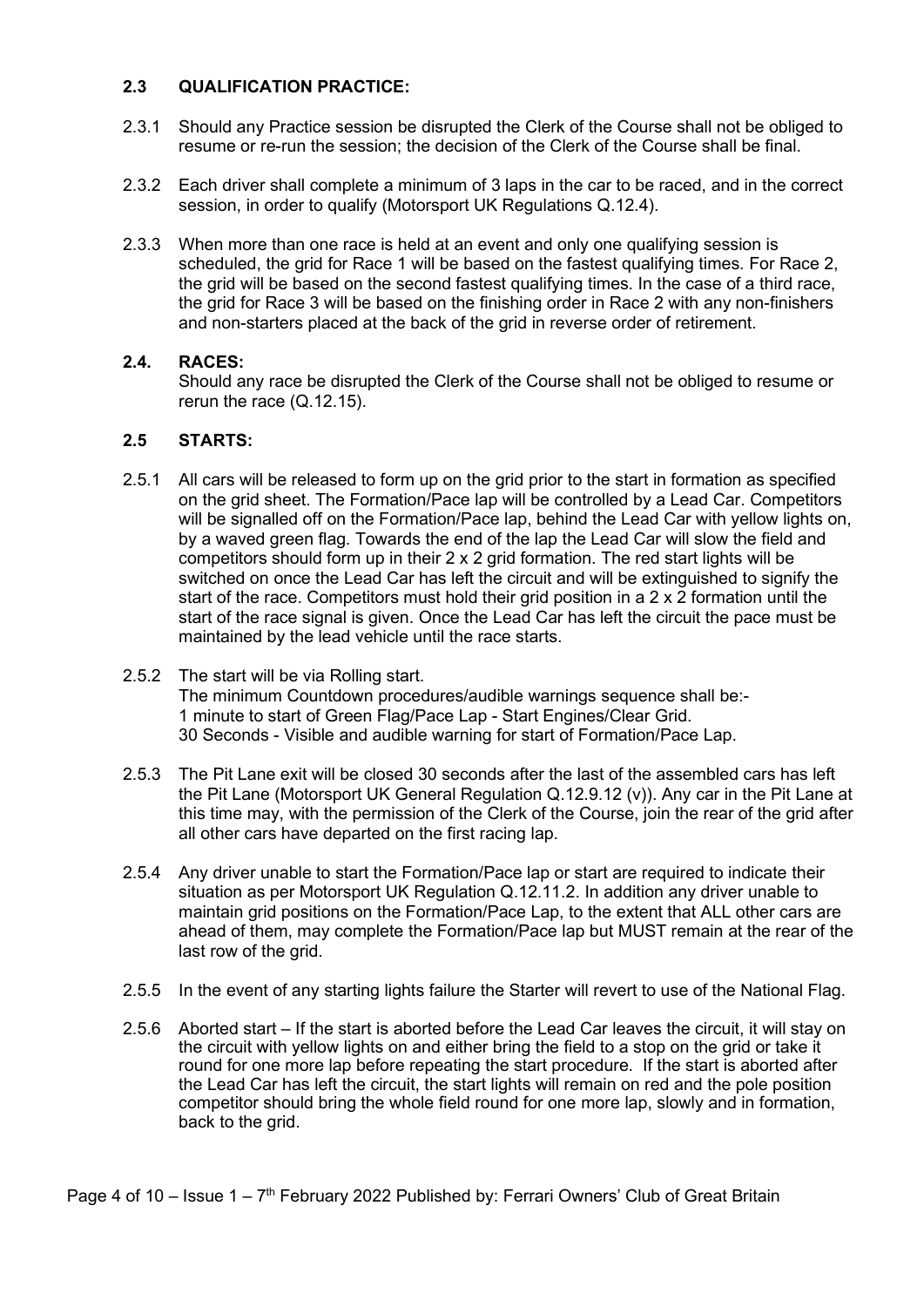## 2.6 SESSION RED FLAG

Should the need arise to stop any race or practice, RED LIGHTS will be switched on at the Startline and RED FLAGS will be displayed at the Startline and at all Marshals Signalling Points around the Circuit.

This is the signal for all drivers to cease circulating at racing speeds, to slow to a safe and reasonable pace and to return to the pit lane, during practice, and to the starting grid area, during a race, unless otherwise directed by officials.

Cars may not enter the Pits unless directed to do so. Work on cars already in the Pits must cease when a race is stopped.

## 2.7 PITS, PADDOCK & PITLANE SAFETY

- 2.7.1 Pits & Paddock: Competitors must ensure that the Motorsport UK, Circuit Management And Organising Club Safety Regulations are complied with at all
- 2.7.2 Pitlane: The outer lane or lanes are to be kept unobstructed to allow safe passage of cars at all times. The onus shall be on all Drivers to take all due care and respect the pit lane speed limits.
- 2.7.3 Refuelling: May only be carried out in accordance with the Motorsport UK General Regulations, the Organising Club Regulations, Circuit Management Regulations and the SRs or Final Instructions issued for each Circuit/Meeting.
- 2.7.4 Speed Limit: Pit Lane Speed Limit will be 60kph

times.

## 2.8 RACE FINISHES

After taking the Chequered Flag drivers are required to:

- I. progressively and safely slow down
- II. remain behind any competitors ahead of them,
- III. return to the Pit Lane Entrance/Paddock Entrance as instructed,
- IV. comply with any directions given by Marshals or Officials
- V. keep their helmets on and harnesses done up while on the circuit or in the pitlane.

## 2.9 RESULTS

All Practice Timesheets, Grids, Race Results are to be deemed Provisional until all vehicles are released by Scrutineers after Post Practice/Race Scrutineering and/or after completion of any Judicial or Technical Procedures. (Motorsport UK regulation (D)26.3.)

#### 2.10 TIMING MODULES

At all times throughout the event, competing vehicles shall be fitted with a working timing identification module (i.e. transponder) in accordance with Motorsport UK General Regulation Q.12.8.1.

## 2.11 QUALIFICATION RACES

If any event is oversubscribed the Organising Club may at their discretion run Qualification Races or separate races to accommodate all entries.

## 2.12 OPERATION OF SAFETY CAR

The Safety Car will be brought into operation and run in accordance with Section Q, Appendix 3 of the Motorsport UK General Regulations

Page 5 of 10 – Issue  $1 - 7$ <sup>th</sup> February 2022 Published by: Ferrari Owners' Club of Great Britain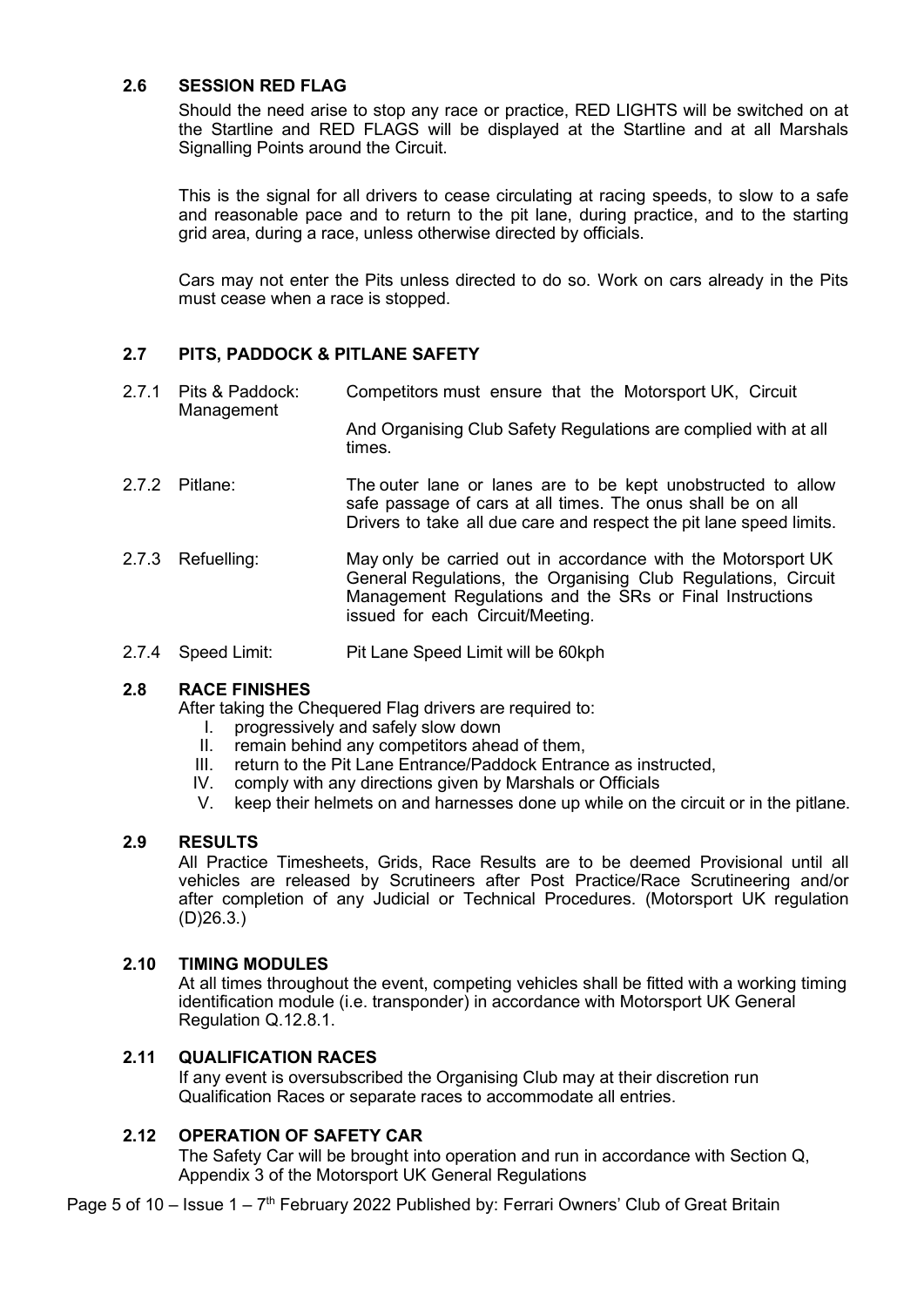## 2.13 ONBOARD CAMERAS

- 2.13.1 All competitors are required to carry an on board camera for the primary purpose of safety. Footage should be retained until such time as the results are declared final. The decision to review any such video footage is at the discretion of the Clerk of the Course, the Stewards of the Meeting or the Series Co-ordinator.
- 2.13.2 It is the competitor's sole responsibility to ensure safe installation and effective operation of the camera equipment. At all times cameras must be fitted in accordance with Motorsport UK Regulations and be approved by the Chief Scrutineer in accordance with Motorsport UK General Regulation J.5.21. Cameras must be mounted in a central position with the steering wheel and front windscreen in clear view.
- 2.13.3 In the event that no data is available on request (other than due to a proven defect with the equipment) sanctions may be applied by the Clerk of the Course and/or Stewards of the Meeting, which can include but are not limited to a fine of up to £500. The burden of proof to establish the cause of such failure will lie with the competitor.
- 3. SPECIFIC SERIES REGULATIONS None.

## 4. SPECIFIC SERIES PENALTIES

In accordance with Section C of the current Motorsport UK Yearbook.

## 4.1 DRIVING STANDARDS

In pursuit of the encouragement of high driving standards and respect for other competitors, the Series Co-ordinator and the Clerk of the Course (or any other appropriate Motorsport UK Official) will consider any incident or occurrence prior to the issue of the results. As a result of their consideration if (a) a breach of driving standards and/or (b) behaviour either on or off the track such as to bring the Club or the Series into disrepute and/or (c) any other breach of these Regulations, the Clerk of the Course may take any action as prescribed in the Motorsport UK Regulations. In addition to any such action, the Series Co-ordinator may issue a Series 'Yellow Card' warning to any competitor for action or driving deemed to be detrimental to other participants and/or the interests of the Series.

In the event of any external damage sustained during the competition, regardless of how it may have been caused, the Eligibility Scrutineer will, following examination, notify the Series Co-ordinator. After such notification the Series Co-ordinator may request from those involved a written account of the incident, such account to be provided within 7 days.

Following enquiries into the incident, the Series Co-ordinator may issue a Series 'Yellow Card' to any competitor deemed to be (a) in breach of driving standards and/or (b) behaviour either on or off the track such as to bring the Club or the Series into disrepute and/or any other breach of these Regulations. More than one 'Yellow Card' may be issued for any incident. Each competitor will be notified of the outcome of such inquiry, whether action is taken or not.

Notwithstanding the above, where a competitor is involved in incidents on multiple occasions, whether action is taken for each incident or not, their driving conduct will be reviewed by the Series Co-ordinator and any competitor deemed to be in (a) breach of driving standards and/or (b) behaviour either on or off the track such as to bring the Club or the Series into disrepute and/or any other breach of these Regulations may be issued with a 'Yellow Card'.

Page 6 of 10 – Issue  $1 - 7$ <sup>th</sup> February 2022 Published by: Ferrari Owners' Club of Great Britain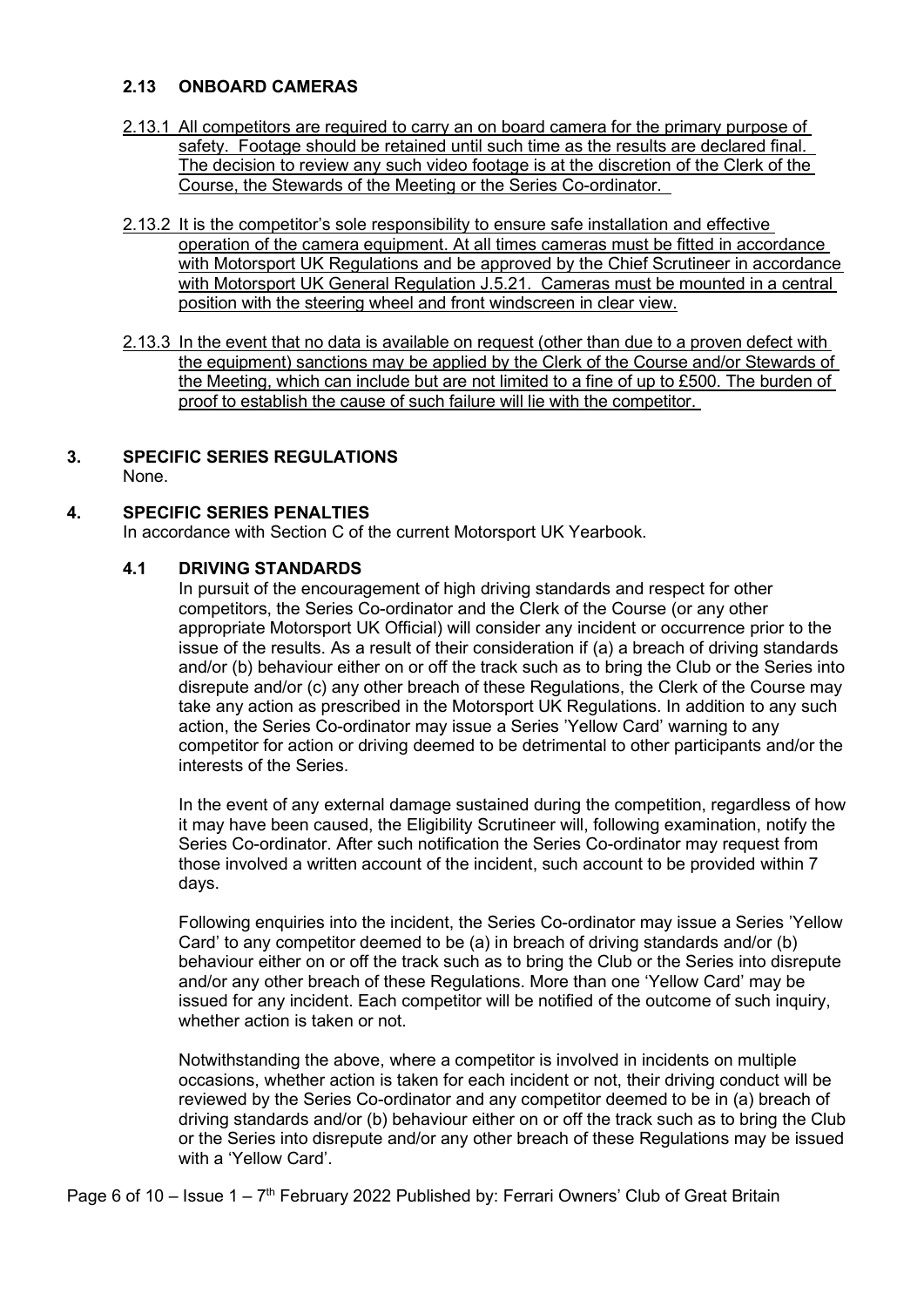If a competitor is issued with a 'Yellow Card' they will be placed under observation by the Clerk of the Course at the following two events in which they take part. If any competitor receives more than two 'Yellow Cards' that competitor may be subject to any of the following:

(a) Exclusion from one or more subsequent rounds of the Series and placed under observation for the remaining rounds of the season.

(b) Be required to attend a specified ARDS certified race school to satisfactorily complete a course specially devised by the FOC in conjunction with that race school. The course will be at the competitor's expense.

(c) Withdrawal of the Invitation to take part in the Series. 'Yellow Cards' are cumulative and are cancelled at the end of the season.

## 5. TECHNICAL REGULATIONS

#### 5.1 INTRODUCTION

The following Technical Regulations are set out in accordance with the Motorsport UK specified format and it should be clearly understood that if the following texts do not clearly specify that you can do it you should work on the principle that you cannot.

#### 5.2 GENERAL DESCRIPTION

The Ferrari Club Racing Series is for competitors participating in Ferrari tipos entered in one of eight classes;

Class 1: Cars eligible for the Pirelli Ferrari formula classic Series. Entries from other suitable Ferrari tipos may also be considered at the invitation of the Ferrari Owners' Club of Great Britain.

Class 2: 360 in road or challenge version.

Class 3: 430 in road or challenge version.

Class 4: 458 in road or challenge version.

Class 5: 488 in road or challenge version (excluding 488 Challenge EVO)

Class 6: Modified 360 and 430.

Class 7: Modified 458 and 488 (excluding 488 Challenge EVO)

Class 8: Ferrari vehicles, which are homologated according to current or expired GT regulations, excluding 488 Challenge EVO.

## 5.3 SAFETY REQUIREMENTS

 All cars must conform to the current Motorsport UK safety requirements (Motorsport UK General Regulation Appendix K) which include the fitting of towing eyes front and rear in accordance with Q.13.1.3 of the Motorsport UK yearbook, an external ignition cut-off switch, 4 or 6 point safety harness, rearward facing warning light(s), and approved fire extinguisher. All vehicles must be fitted with an approved roll over protection system.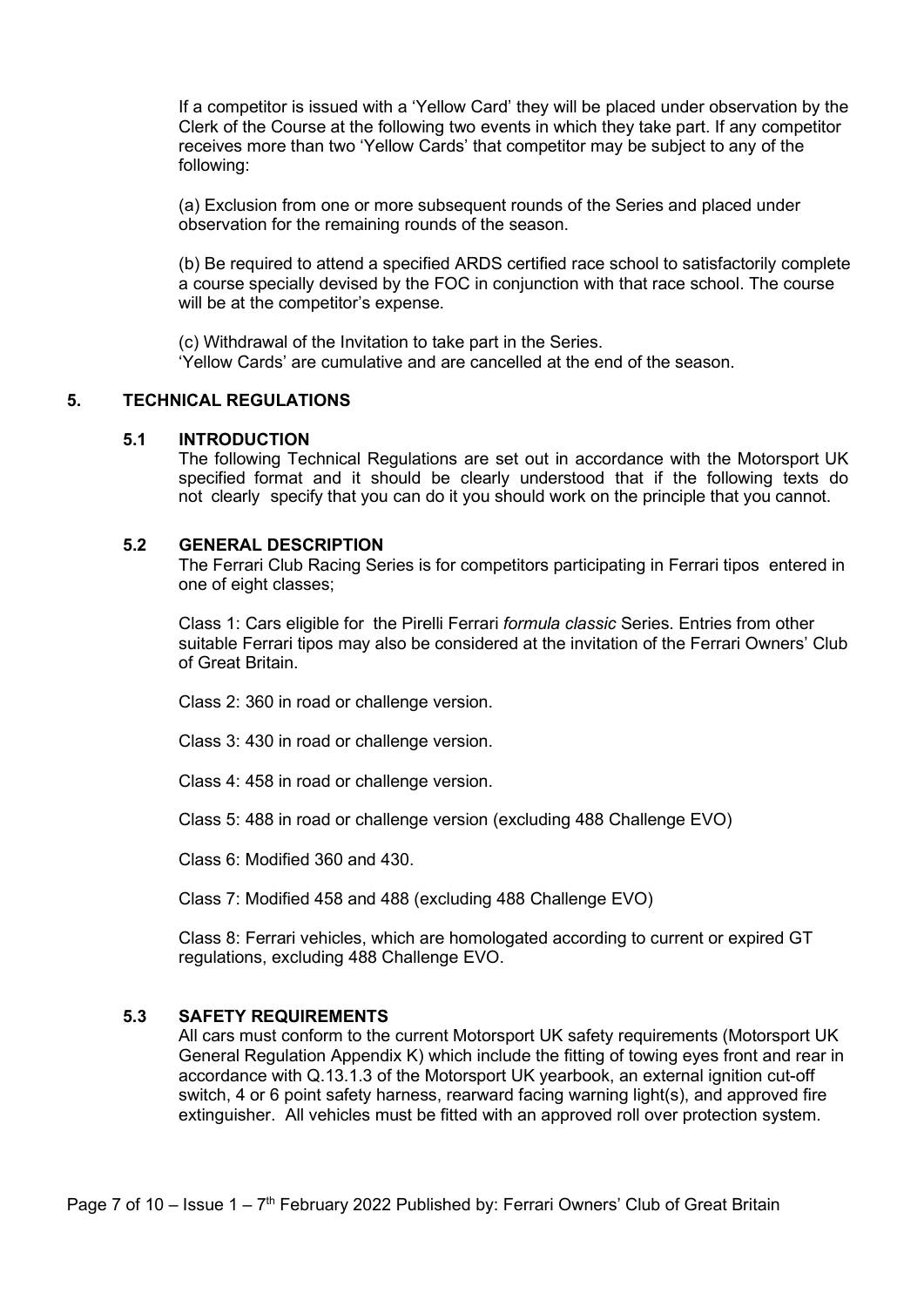## 5.4 GENERAL TECHNICAL REQUIREMENTS & EXCEPTIONS

In accordance with Motorsport UK General Regulation J.5 & Q.13.

#### 5.5 CHASSIS

In accordance with Motorsport UK General Regulation J.5.2 & Q.13.1. The chassis must remain as original.

#### 5.6 BODYWORK

In accordance with Motorsport UK General Regulation J.5.2 & Q.13.2. Aero packs are permitted within the limitations of Motorsport UK General Regulation J.5.2.7.

#### 5.7 ENGINE

In accordance with Motorsport UK General Regulation J.5.4.

#### 5.8 SUSPENSIONS

In accordance with Motorsport UK General Regulation J.5.5. Must be original and conform to the appropriate factory Challenge Regulations except that dampers, roll bars and springs are free.

#### 5.9 TRANSMISSIONS

In accordance with Motorsport UK General Regulation J.5.11. Must be original or of Ferrari origin. A competition clutch may be fitted.

## 5.10 ELECTRICS

In accordance with Motorsport UK General Regulation J.5.14 & Q.13.9. Front lights and indicators may be removed but the aperture so formed must be covered by a solid blanking plate.

Pit-Car radio communication equipment is not permitted and if fitted must be disabled during all official Free-Practice and Qualifying Sessions and Races.

## 5.11 BRAKES

In accordance with Motorsport UK General Regulation J.5.6 & Q.13.4. The braking system is free in all respects but discs and callipers must remain as the appropriate factory Challenge Regulations. Replacing carbon ceramic discs with steel equivalents is permitted.

#### 5.12 WHEELS/STEERING

In accordance with Motorsport UK General Regulation J.5.7, J.5.8 & Q.13.5. Must conform to the appropriate factory Challenge Regulations. A detachable steering wheel is permitted.

## 5.13 TYRES

- 5.13.1 In accordance with Motorsport UK General Regulation J.5.9 & Q.13.6. Tyres must be manufactured by Pirelli but the type and compound is free.
- 5.13.2 The use of any heating/heat retention devices, tyre treatments and compounds is prohibited. Tyre cooling is also prohibited other than by natural convection.

## 5.14 WEIGHTS

5.14.1 In accordance with Motorsport UK General Regulation J.5.15. Must conform to the appropriate factory Challenge Regulations. Entrants of cars where there are no applicable factory Challenge Regulations should contact the Series Co-ordinator to establish the applicable minimum weight limit for their vehicle.

Page 8 of 10 – Issue  $1 - 7$ <sup>th</sup> February 2022 Published by: Ferrari Owners' Club of Great Britain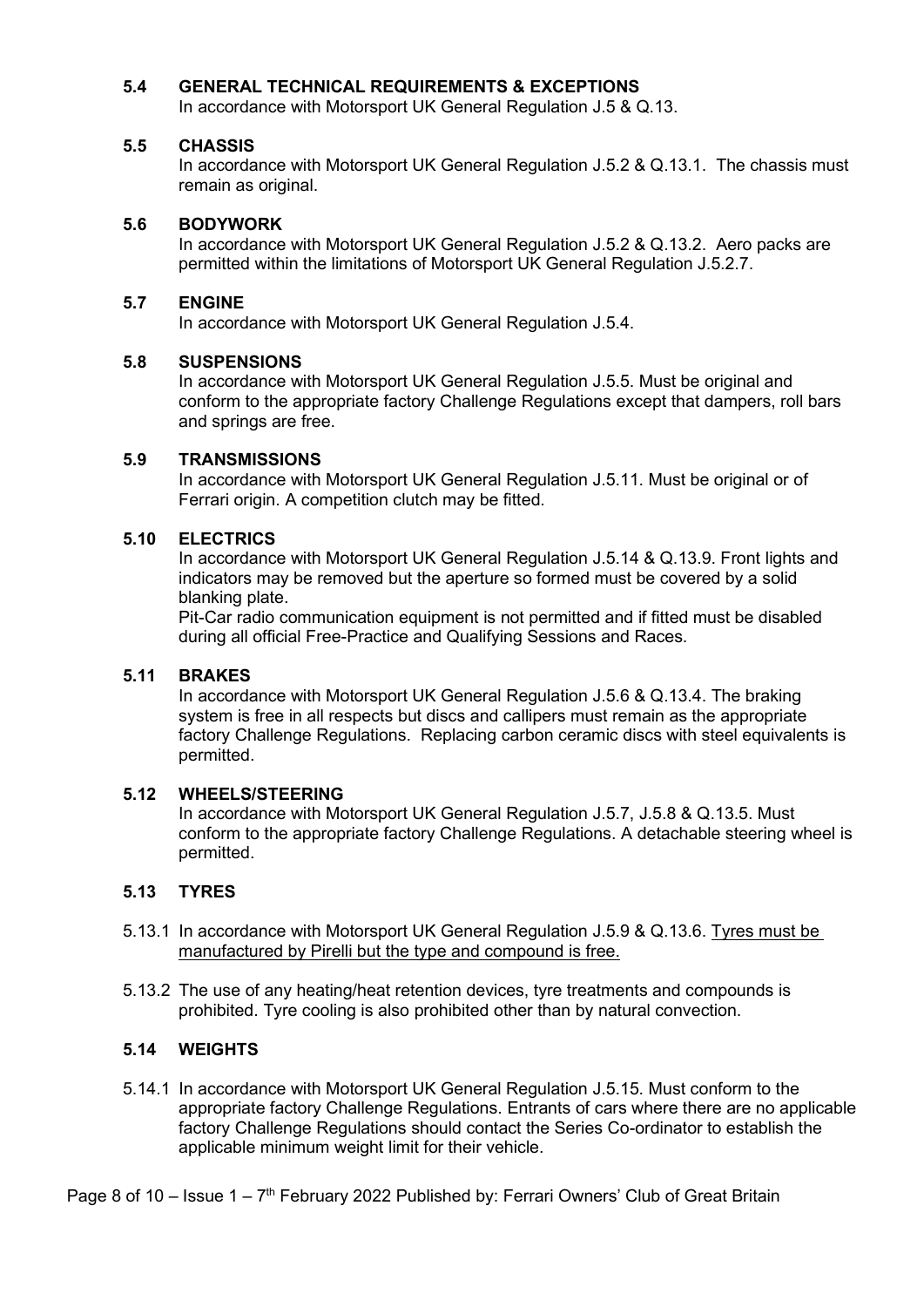- 5.14.2 Where ballast is required to achieve the specified minimum weight this shall be securely fixed in accordance with Motorsport UK requirements so as to prevent it from becoming a safety hazard in racing conditions. If ballast is used the position of it must be identified to the Eligibility Scrutineer when the car is examined and will be sealed by the Scrutineer prior to race.
- 5.14.3 Success Ballast: Under certain circumstances the organisers may require 'success' ballast to be added to specified vehicles. The details of this procedure, if adopted, will be issued to competitors in the form of a Bulletin prior to its implementation.

## 5.15 FUEL TANK/FUEL

The fuel tank must conform to the current Motorsport UK safety requirements (Motorsport UK General Regulation Appendix K. The original fuel tank may be replaced with a safety fuel cell (Motorsport UK General Regulation K.4). Only Pump Fuel defined in Motorsport UK General Regulation B (Pump Fuel) and in accordance with Motorsport UK General Regulation J.5.13 & Q.13.8. It is not permitted to refuel during official Qualifying or Races.

#### 5.16 SILENCING

In accordance with Motorsport UK General Regulation J.5.17, J.5.18 (Section 'B'). Maximum 108dbA measured at  $\frac{3}{4}$  maximum revs at 0.5m from the exhaust pipe.

#### 5.17 NUMBERS AND SERIES DECALS

Competition numbers must be displayed in accordance with Motorsport UK General Regulation J.4.1.

5.17.1 Competitors will be issued with competition number backgrounds which must be affixed in unaltered form to the outside of their cars in the positions indicated on the diagram which will be issued to competitors prior to the first race in the Series. Competitors must also display in approved positions on a flat surface any Series decals that the FOC may supply

## 6. APPENDICES

The Following Commercial Undertakings are not subject to the Judicial Procedures of Motorsport UK/MSC.

## 6.1 RACE ORGANISING CLUBS AND CONTACTS

 Ferrari Owners' Club of Great Britain Cavallino House 2 Church Way **Whittlebury Northamptonshire**  NN12 8XS Tel. 01327 855430 info@ferrariownersclub.co.uk